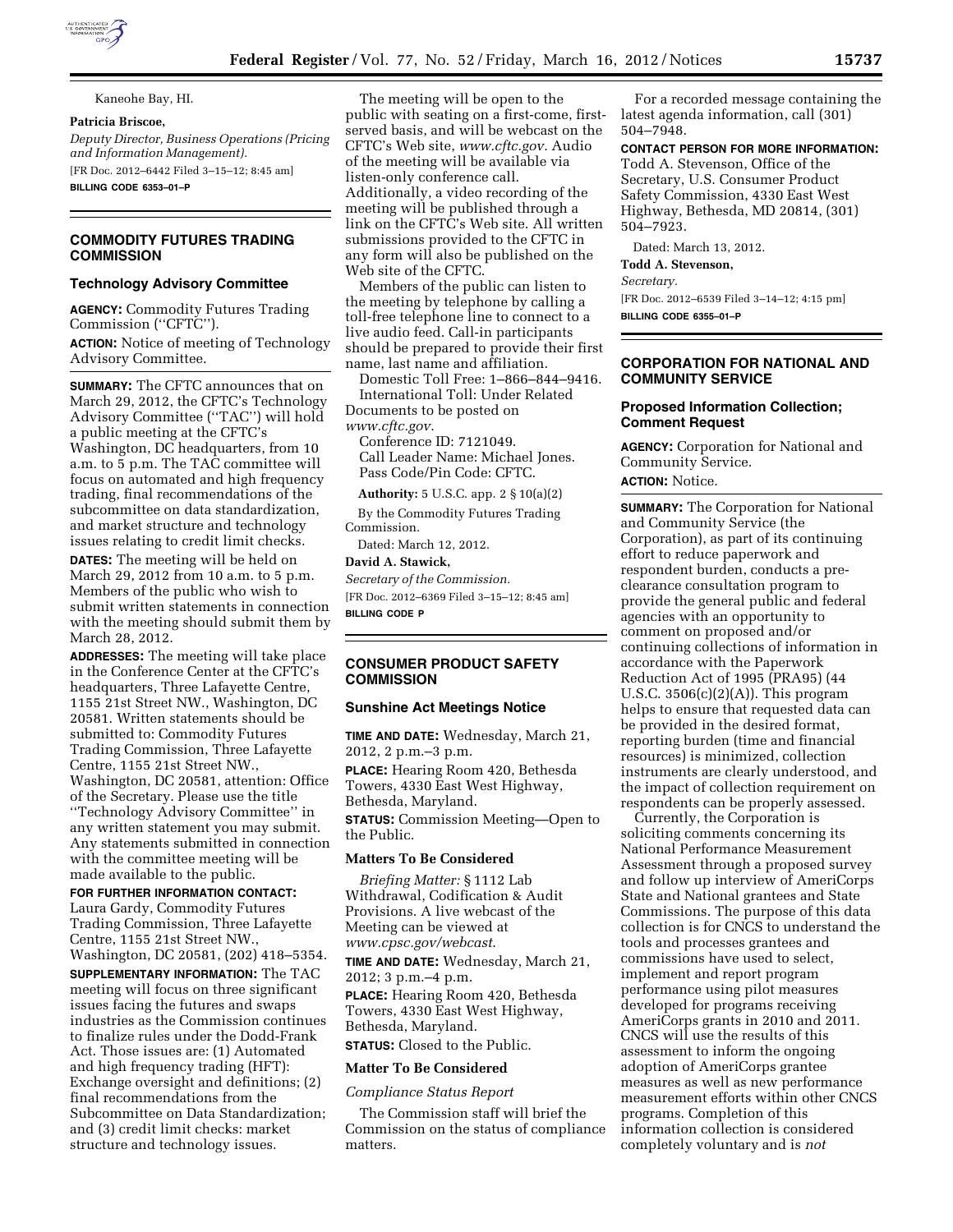required to be considered for or to obtain grant funding support from any CNCS program.

Copies of the information collection request can be obtained by contacting the office listed in the addresses section of this notice.

**DATES:** Written comments must be submitted to the individual and office listed in the **ADDRESSES** section by May 15, 2012.

**ADDRESSES:** You may submit comments, identified by the title of the information collection activity, by any of the following methods:

(1) By mail sent to: Corporation for National and Community Service, Strategy Office, Attention Joscelyn Silsby, Research and Evaluation Specialist, Room 10906A; 1201 New York Avenue NW., Washington, DC 20525.

(2) By hand delivery or by courier to the Corporation's mailroom at Room 8100 at the mail address given in paragraph (1) above, between 9 a.m. and 4 p.m. Eastern Time, Monday through Friday, except Federal holidays.

(3) By fax to: (202) 202–606–3464, Attention: Joscelyn Silsby, Research and Evaluation Specialist.

(4) Electronically through *[www.regulations.gov.](http://www.regulations.gov.)* Individuals who use a telecommunications device for the deaf (TTY–TDD) may call 1–800–833– 3722 between 8 a.m. and 8 p.m. Eastern Time, Monday through Friday.

## **FOR FURTHER INFORMATION CONTACT:**

Joscelyn Silsby, (202) 606–6772, or by email at *[jsilsby@cns.gov.](mailto:jsilsby@cns.gov)* 

**SUPPLEMENTARY INFORMATION:** The Corporation is particularly interested in comments that:

• Evaluate whether the proposed collection of information is necessary for the proper performance of the functions of the Corporation, including whether the information will have practical utility;

• Evaluate the accuracy of the agency's estimate of the burden of the proposed collection of information, including the validity of the methodology and assumptions used;

• Enhance the quality, utility, and clarity of the information to be collected; and

• Minimize the burden of the collection of information on those who are expected to respond, including the use of appropriate automated, electronic, mechanical, or other technological collection techniques or other forms of information technology (e.g., permitting electronic submissions of responses).

#### **Background**

The Corporation for National and Community Service (CNCS) is seeking timely feedback from State and National AmeriCorps grantees and State Service Commissions regarding the National Performance Measures Pilot to help the agency (1) improve guidance materials and technical assistance regarding performance measurement and (2) effectively use the measures for internal management and external accountability.

In order to achieve its strategic objectives, CNCS must create effective services, products, and communications materials for program partners (sponsors and grantees) pursuant to its goals. Performance measures are imbedded in objectives under each of the goals of CNCS's 2011–2015 Strategic Plan.

The three-year National Performance Measures Pilot will be completed in FY 2012; in FY 2013 AmeriCorps will begin to implement a standard set of national grantee measures. AmeriCorps staff, state service commissions, and grantees have been preparing for this shift in performance measurement over the past three years.

When fully implemented, the national performance measures are intended to (1) focus AmeriCorps-funded programs on producing measurable outcomes and (2) make it possible to assess and report the overall impact of performance in key

areas outlined in the Serve America Act. These areas include Disaster Services, Economic Opportunity, Education, Environmental Stewardship, Healthy Futures, and Veterans and Military Families.

## **Current Action**

This is a new information collection request by the Corporation for National and Community Service. An online survey and follow-up interview will be conducted with two categories of respondents: (1) State service commissions, sponsored by State or Tribal governments, and (2) nonprofit organizations awarded AmeriCorps grants in 2010 and 2011. Data collection will occur among respondents at the commission or grantee organization who are responsible for the oversight and implementation of performance measurement and evaluation activities.

Grantees implementing programs through a state service commission are referenced in the instruments and sampling plan as ''State Competitive'' grantees or ''subgrantees.'' Multi-state grantees are referenced as ''National Direct'' grantees.

*Type of Review:* New.

*Agency:* Corporation for National and Community Service.

*Title:* National Performance Measurement Assessment.

*OMB Number:* New.

*Agency Number:* None.

*Affected Public:* State Service

Commissions and Grantees in

AmeriCorps State and National.

*Total Respondents:* 243.

*Frequency:* All possible respondents (n=243) will receive and be asked to complete the online survey. A randomly selected sub-set of 36 respondents will be asked to participate in follow-up interviews.

*Average Time per Response:* 42 minutes (279 total responses/196.5 total burden hours).

## BURDEN HOURS

| Category of respondent | Number of<br>respondents | Participation<br>time<br>(min) | Burden<br>(hours)                              |
|------------------------|--------------------------|--------------------------------|------------------------------------------------|
|                        | 51<br>192<br>24          | 30<br>45<br>45<br>45           | 25.5<br>9.0<br>144.0<br>18.0                   |
| Totals                 | 243                      |                                | $196.5$ hours <sup><math>\epsilon</math></sup> |

*Estimated Total Burden Hours:* 196.5 hours.

*Total Burden Cost (capital/startup):*  \$56,716.

*Total Burden Cost (operating/ maintenance):* None.